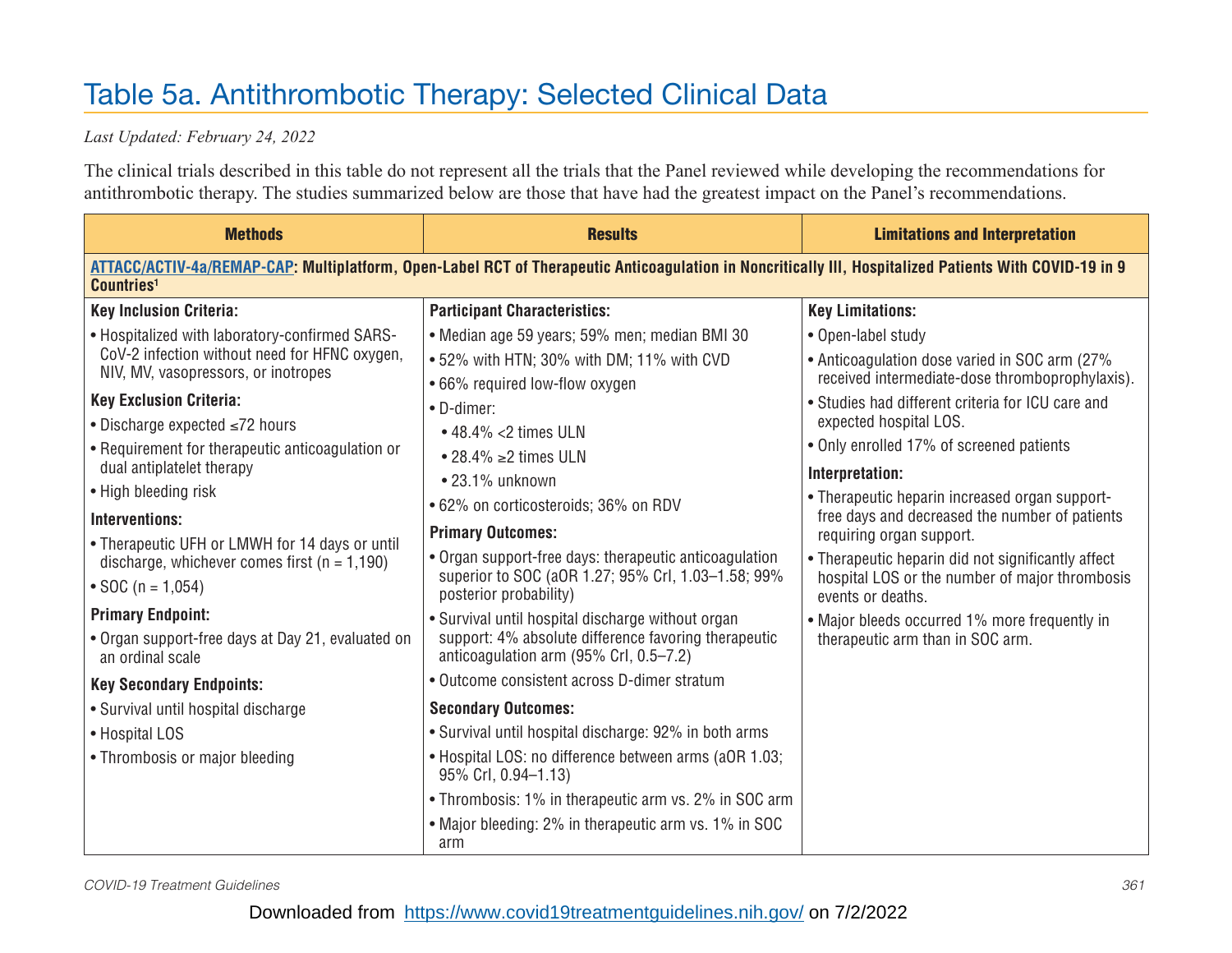| <b>Methods</b>                                                                                                                                      | <b>Results</b>                                                                                                              | <b>Limitations and Interpretation</b>                                                                                                                                                                                                  |
|-----------------------------------------------------------------------------------------------------------------------------------------------------|-----------------------------------------------------------------------------------------------------------------------------|----------------------------------------------------------------------------------------------------------------------------------------------------------------------------------------------------------------------------------------|
| RAPID: Open-Label RCT of Therapeutic Heparin in Moderately III, Hospitalized Patients With COVID-19 in 6 Countries <sup>2</sup>                     |                                                                                                                             |                                                                                                                                                                                                                                        |
| <b>Key Inclusion Criteria:</b>                                                                                                                      | <b>Participant Characteristics:</b>                                                                                         | <b>Key Limitations:</b>                                                                                                                                                                                                                |
| $\bullet$ Hospitalized with COVID-19 and D-dimer $\geq$ 2<br>times ULN or any elevated D-dimer level and<br>SpO <sub>2</sub> $\leq$ 93% on room air | • Median age 60 years; 57% men; mean BMI 30<br>• 48% with HTN; 34% with DM; 7% with CVD                                     | • Open-label study<br>• Only enrolled 12% of screened patients                                                                                                                                                                         |
| • Hospitalized <5 days                                                                                                                              | • 91% had hypoxia; 6% received HFNC oxygen                                                                                  | Interpretation:                                                                                                                                                                                                                        |
| <b>Key Exclusion Criteria:</b><br>• Indication for therapeutic anticoagulation<br>• Dual antiplatelet therapy                                       | • D-dimer:<br>$\cdot$ 49% <2 times ULN<br>• 51% ≥2 times ULN<br>• 69% on corticosteroids                                    | • Compared to prophylactic heparin, therapeutic<br>heparin reduced mortality (a secondary endpoint)<br>but had no effects on the composite primary<br>endpoint of ICU admissions or the need for NIV or<br>MV, or death up to 28 days. |
| • High bleeding risk                                                                                                                                | <b>Primary Outcome:</b>                                                                                                     | • Major bleeding and VTE events were not different                                                                                                                                                                                     |
| Interventions:<br>• Therapeutic UFH or LMWH for 28 days or until<br>discharge or death ( $n = 228$ )                                                | • ICU admission, NIV or MV, or death: 16% in<br>therapeutic arm vs. 22% in prophylactic arm (OR 0.69;<br>95% CI, 0.43-1.10) | in the therapeutic and prophylactic arms.                                                                                                                                                                                              |
| • Prophylactic UFH or LMWH for 28 days or until<br>discharge or death ( $n = 237$ )                                                                 | <b>Secondary Outcomes:</b>                                                                                                  |                                                                                                                                                                                                                                        |
| <b>Primary Endpoint:</b>                                                                                                                            | • All-cause death: 2% in therapeutic arm vs. 8% in<br>prophylactic arm (OR 0.22; 95% CI, 0.07-0.65)                         |                                                                                                                                                                                                                                        |
| • Composite of ICU admission, NIV or MV, or<br>death up to 28 days                                                                                  | • Mean organ support-free days: 26 days in therapeutic<br>arm vs. 24 days in prophylactic arm (OR 1.41; 95% CI,             |                                                                                                                                                                                                                                        |
| <b>Key Secondary Endpoints:</b>                                                                                                                     | $0.9 - 2.21$                                                                                                                |                                                                                                                                                                                                                                        |
| • All-cause death                                                                                                                                   | . No difference between arms for VTE (1% in therapeutic<br>arm vs. 3% in prophylactic arm) or major bleeding (1%            |                                                                                                                                                                                                                                        |
| • Mean organ support-free days                                                                                                                      | in therapeutic arm vs. 2% in prophylactic arm)                                                                              |                                                                                                                                                                                                                                        |
| $\bullet$ VTE                                                                                                                                       | • Mean hospital-free days alive: 20 days in therapeutic                                                                     |                                                                                                                                                                                                                                        |
| • Major bleeding event                                                                                                                              | arm vs. 18 days in prophylactic arm (OR 1.09; 95% CI,                                                                       |                                                                                                                                                                                                                                        |
| • Mean hospital-free days alive                                                                                                                     | $0.79 - 1.50$                                                                                                               |                                                                                                                                                                                                                                        |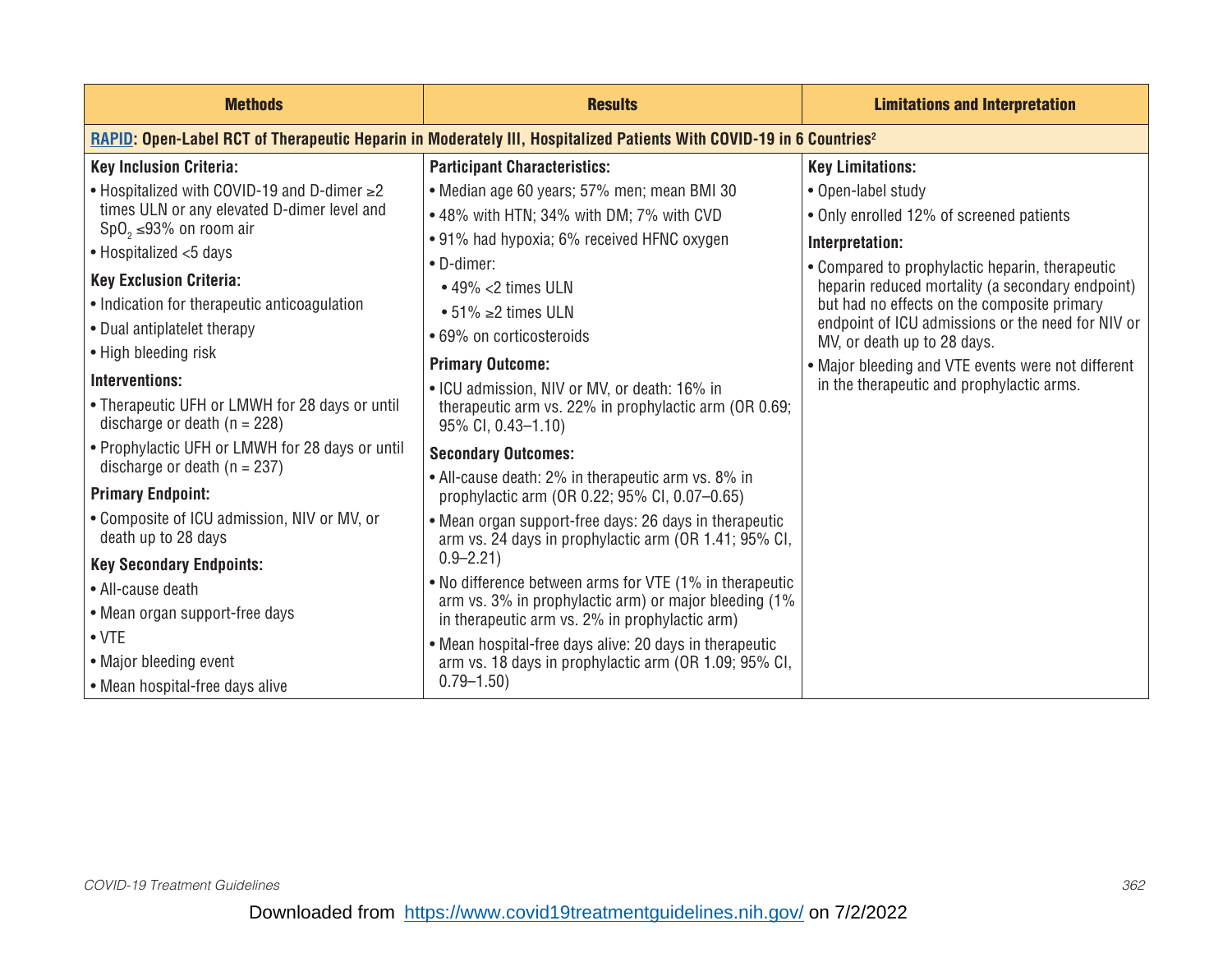| <b>Methods</b>                                                                                                                             | <b>Results</b>                                                                                         | <b>Limitations and Interpretation</b>                                                       |
|--------------------------------------------------------------------------------------------------------------------------------------------|--------------------------------------------------------------------------------------------------------|---------------------------------------------------------------------------------------------|
| <b>HEP-COVID: Open-Label RCT of Therapeutic Heparin in High-Risk, Hospitalized Patients With COVID-19 in the United States<sup>3</sup></b> |                                                                                                        |                                                                                             |
| <b>Key Inclusion Criteria:</b>                                                                                                             | <b>Participant Characteristics:</b>                                                                    | <b>Key Limitations:</b>                                                                     |
| • Hospitalized with supplemental oxygen                                                                                                    | • Median age 67 years; 54% men; mean BMI 30                                                            | • Open-label study                                                                          |
| • D-dimer >4 times ULN or sepsis-induced                                                                                                   | • 60% with HTN; 37% with DM; 7% with CVD                                                               | • Only enrolled 2% of screened patients                                                     |
| coagulopathy score of $\geq 4$                                                                                                             | • 64% received oxygen via nasal cannula; 15% received                                                  | Interpretation:                                                                             |
| • Hospitalized <72 hours<br><b>Key Exclusion Criteria:</b>                                                                                 | high-flow oxygen or NIV; 5% received MV<br>• 80% on corticosteroids                                    | • Compared to usual care, therapeutic LMWH<br>reduced the incidence of VTE, ATE, and death. |
| • Indication for therapeutic anticoagulation                                                                                               | <b>Primary Outcomes:</b>                                                                               | • For patients not in the ICU, therapeutic LMWH                                             |
| • Dual antiplatelet therapy                                                                                                                | • Composite of VTE, ATE, and death within 32 days: 29%                                                 | significantly reduced thrombotic events and did                                             |
| • High bleeding risk                                                                                                                       | in therapeutic arm vs. 42% in usual care arm (relative<br>risk 0.68; 95% CI, 0.49-0.96)                | not increase major bleeding.                                                                |
| $\bullet$ CrCl <15 mL/min                                                                                                                  | • Death: 19% in therapeutic arm vs. 25% in usual care                                                  |                                                                                             |
| Interventions:                                                                                                                             | arm (relative risk 0.78; 95% CI, 0.49-1.23)                                                            |                                                                                             |
| • Therapeutic LMWH until hospital discharge or<br>primary endpoint met $(n = 129)$                                                         | • Thrombotic events: 11% in therapeutic arm vs.<br>29% in usual care arm (relative risk 0.37; 95% CI,  |                                                                                             |
| • Usual care of prophylactic or intermediate-dose                                                                                          | $0.21 - 0.66$                                                                                          |                                                                                             |
| LMWH until hospital discharge or primary<br>endpoint met $(n = 124)$                                                                       | . Non-ICU stratum composite of VTE, ATE, or death<br>within 32 days: 17% in therapeutic arm vs. 36% in |                                                                                             |
| <b>Primary Endpoint:</b>                                                                                                                   | usual care arm (relative risk 0.46; 95% CI, 0.27-0.81)                                                 |                                                                                             |
| • Composite of VTE, ATE, or death of any cause                                                                                             | <b>Safety Outcomes:</b>                                                                                |                                                                                             |
| within 32 days of randomization                                                                                                            | • Major bleeding: 5% in therapeutic arm vs. 2% in usual                                                |                                                                                             |
| <b>Key Safety Endpoint:</b>                                                                                                                | care arm (relative risk 2.88, 95% CI, 0.59-14.02)                                                      |                                                                                             |
| • Major bleeding                                                                                                                           | • Non-ICU stratum major bleeding: 2% in both arms                                                      |                                                                                             |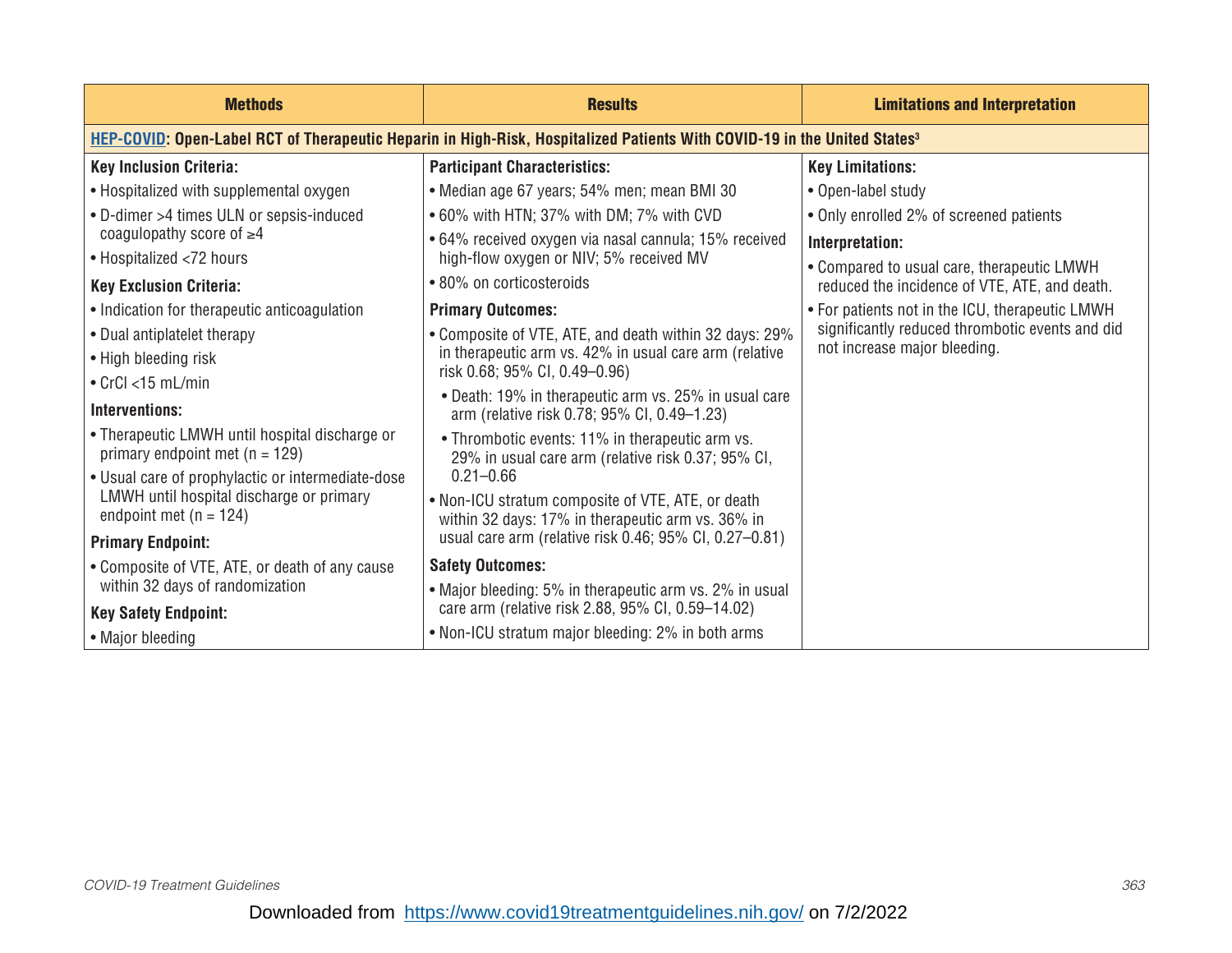| <b>Methods</b>                                                                                                                         | <b>Results</b>                                                                              | <b>Limitations and Interpretation</b>                                                             |
|----------------------------------------------------------------------------------------------------------------------------------------|---------------------------------------------------------------------------------------------|---------------------------------------------------------------------------------------------------|
| ACTION: Open-Label RCT of Therapeutic Oral Anticoagulation (Rivaroxaban) in Hospitalized Patients With COVID-19 in Brazil <sup>4</sup> |                                                                                             |                                                                                                   |
| <b>Key Inclusion Criteria:</b>                                                                                                         | <b>Participant Characteristics:</b>                                                         | <b>Key Limitations:</b>                                                                           |
| • Hospitalized for COVID-19 with elevated D-dimer                                                                                      | • Median age 57 years; 60% men; mean BMI 30                                                 | • Open-label study                                                                                |
| level                                                                                                                                  | • 49% with HTN; 24% with DM; 5% with coronary                                               | • Only enrolled 18% of screened patients                                                          |
| • Symptoms for $\leq$ 14 days                                                                                                          | disease                                                                                     | • Longer duration of anticoagulation in the                                                       |
| <b>Key Exclusion Criteria:</b>                                                                                                         | • Critically ill: 7% in therapeutic arm; 5% in usual care<br>arm                            | rivaroxaban arm (30 days) than the prophylactic<br>anticoagulation arm (mean duration $= 8$ days) |
| • Indication for therapeutic anticoagulation                                                                                           | • 75% required oxygen: 60% low-flow oxygen; 8% HFNC                                         |                                                                                                   |
| $\cdot$ CrCl < 30 mL/min                                                                                                               | oxygen; 1% NIV; 6% MV                                                                       | Interpretation:                                                                                   |
| • P2Y12 inhibitor therapy or aspirin >100 mg                                                                                           | • 83% on corticosteroids                                                                    | • When compared with usual care, therapeutic<br>rivaroxaban did not reduce mortality, hospital    |
| • High bleeding risk                                                                                                                   | <b>Primary Outcomes:</b>                                                                    | duration, oxygen use duration, or thrombosis.                                                     |
| Interventions:                                                                                                                         | • Composite of time to death, hospital duration, and                                        | • Patients who received therapeutic rivaroxaban had                                               |
| • Therapeutic anticoagulation for 30 days:<br>rivaroxaban 15 mg or 20 mg daily; if clinically                                          | oxygen use duration: no difference between arms (win<br>ratio 0.86; 95% CI, 0.59-1.22)      | more clinically relevant nonmajor bleeding than<br>those who received usual care.                 |
| unstable, enoxaparin 1 mg/kg twice daily or UFH<br>$(n = 311)$                                                                         | <b>Secondary Outcomes:</b>                                                                  | • The longer duration of therapy in the rivaroxaban<br>arm may have influenced the difference in  |
| • Usual care prophylactic anticoagulation with<br>enoxaparin or UFH during hospitalization ( $n =$                                     | • No difference between therapeutic and prophylactic<br>arms:                               | bleeding events.                                                                                  |
| 304)                                                                                                                                   | • Mortality: 11% vs. 8%                                                                     |                                                                                                   |
| <b>Primary Endpoint:</b>                                                                                                               | • Thrombosis: 7% vs. 10%                                                                    |                                                                                                   |
| • Hierarchical composite of time to death, hospital<br>duration, and oxygen use duration through Day                                   | • Any bleeding: 12% in therapeutic arm vs. 3% in usual<br>care arm                          |                                                                                                   |
| 30                                                                                                                                     | • Major bleeding: 3% in therapeutic arm vs. 1% in usual                                     |                                                                                                   |
| <b>Key Secondary Endpoints:</b>                                                                                                        | care arm                                                                                    |                                                                                                   |
| • Thrombosis, with and without all-cause death                                                                                         | • Clinically relevant, nonmajor bleeding: 5% in<br>therapeutic arm vs. 1% in usual care arm |                                                                                                   |
| • Mortality                                                                                                                            |                                                                                             |                                                                                                   |
| • Bleeding events                                                                                                                      |                                                                                             |                                                                                                   |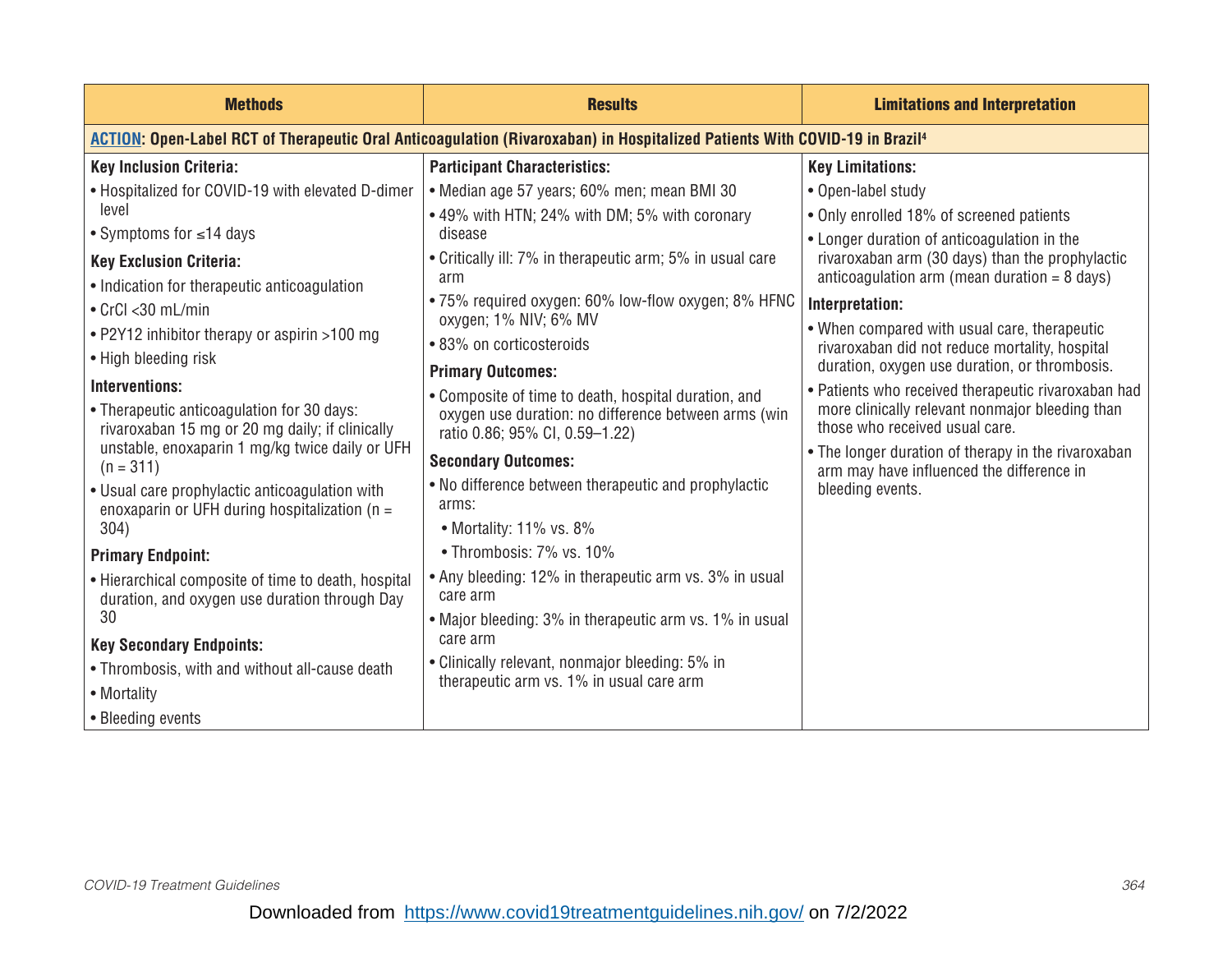| <b>Methods</b>                                                                                                                                                                 | <b>Results</b>                                                                                              | <b>Limitations and Interpretation</b>                                                                    |
|--------------------------------------------------------------------------------------------------------------------------------------------------------------------------------|-------------------------------------------------------------------------------------------------------------|----------------------------------------------------------------------------------------------------------|
| REMAP-CAP/ACTIV-4a/ATTACC: Multiplatform, Open-Label RCT of Therapeutic Anticoagulation in Critically III, Hospitalized Patients With COVID-19 in 20<br>Countries <sup>5</sup> |                                                                                                             |                                                                                                          |
| <b>Key Inclusion Criteria:</b>                                                                                                                                                 | <b>Participant Characteristics:</b>                                                                         | <b>Key Limitations:</b>                                                                                  |
| • Hospitalized with severe COVID-19 and receiving                                                                                                                              | • Median age 60 years; 70% men; median BMI 30                                                               | • Open-label study                                                                                       |
| HFNC oxygen, NIV, MV, ECMO, vasopressors, or<br>inotropes                                                                                                                      | • 24% with chronic respiratory disease; 33% with DM;<br>10% with chronic kidney disease; 8% with severe CVD | • Anticoagulation dose varied in usual care arm<br>$(i.e., 51\%$ intermediate, 2% subtherapeutic, 5%     |
| • Hospitalized <72 hours (ACTIV-4a, ATTACC) or                                                                                                                                 | • 32% required HFNC oxygen; 38% required NIV; 29%                                                           | therapeutic).                                                                                            |
| <14 days (REMAP-CAP)                                                                                                                                                           | required MV                                                                                                 | • Inclusion criteria for hospital LOS and ICU-level                                                      |
| <b>Key Exclusion Criteria:</b>                                                                                                                                                 | • 18% on vasopressors; 82% on corticosteroids; 32%                                                          | care differed across trials.                                                                             |
| • Discharge expected within 72 hours                                                                                                                                           | on RDV                                                                                                      | • Trial stopped for futility.                                                                            |
| • Requirement for therapeutic anticoagulation or                                                                                                                               | <b>Primary Outcome:</b>                                                                                     | Interpretation:                                                                                          |
| dual antiplatelet therapy<br>• High bleeding risk                                                                                                                              | • Median organ support-free days at Day 21: 4 days<br>therapeutic arm vs. 5 days usual care arm (aOR 0.83;  | • In patients requiring ICU care, therapeutic heparin<br>did not reduce the duration of organ support or |
|                                                                                                                                                                                | 95% Crl, 0.67-1.03; 99.9% posterior probability of                                                          | mortality.                                                                                               |
| Interventions:                                                                                                                                                                 | futility; $OR < 1.2$ )                                                                                      | • Although the differences were nonsignificant,                                                          |
| • Therapeutic UFH or LMWH for 14 days or until<br>discharge, whichever comes first ( $n = 534$ )                                                                               | <b>Secondary Outcomes:</b>                                                                                  | patients who received therapeutic anticoagulation                                                        |
| • Usual care $(n = 564)$                                                                                                                                                       | • No difference between therapeutic and usual care<br>arms:                                                 | had more bleeding events and fewer thrombotic<br>events than patients who received usual care.           |
| <b>Primary Endpoint:</b>                                                                                                                                                       | • Survival to hospital discharge: 63% vs. 65% (aOR                                                          |                                                                                                          |
| • Organ support-free days at Day 21                                                                                                                                            | $0.84; 95\%$ Crl, $0.64-1.11$ )                                                                             |                                                                                                          |
| <b>Key Secondary Endpoints:</b>                                                                                                                                                | • Thrombosis: 6% vs. 10%                                                                                    |                                                                                                          |
| • Survival to hospital discharge                                                                                                                                               | • Major thrombotic events or death: 41% both arms                                                           |                                                                                                          |
| • Any thrombosis                                                                                                                                                               | • Major bleeding events: 4% vs. 2% (aOR 1.48; 95%)                                                          |                                                                                                          |
| • Composite of major thrombotic events or death                                                                                                                                | $CrI, 0.75 - 3.04$                                                                                          |                                                                                                          |
| • Bleeding events                                                                                                                                                              |                                                                                                             |                                                                                                          |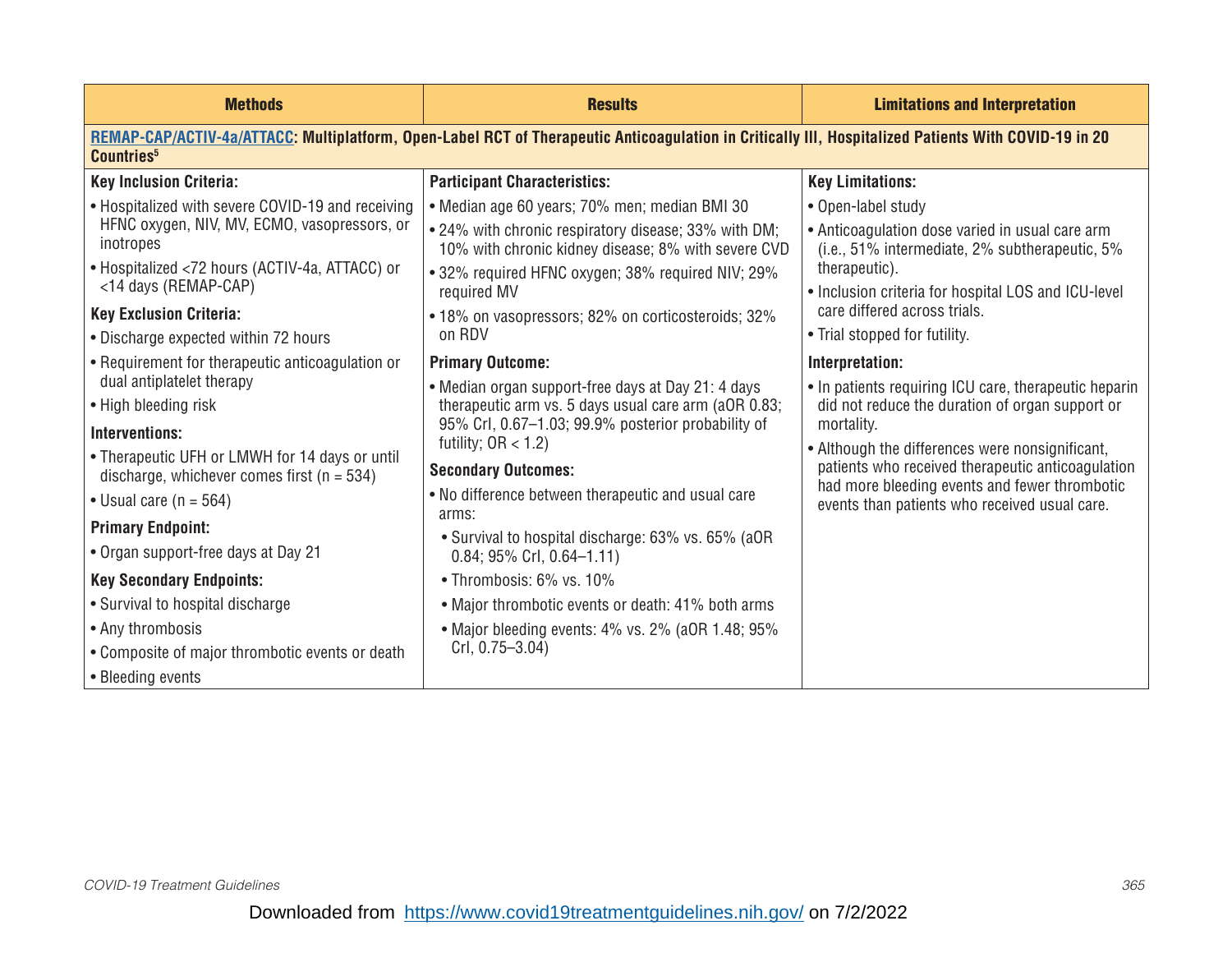| <b>Methods</b>                                                                                                                                                 | <b>Results</b>                                                                                          | <b>Limitations and Interpretation</b>                                              |
|----------------------------------------------------------------------------------------------------------------------------------------------------------------|---------------------------------------------------------------------------------------------------------|------------------------------------------------------------------------------------|
| <b>INSPIRATION: Open-Label RCT of Intermediate-Dose Versus Prophylactic-Dose Anticoagulant in Patients in Intensive Care With COVID-19 in Iran<sup>6</sup></b> |                                                                                                         |                                                                                    |
| <b>Key Inclusion Criteria:</b>                                                                                                                                 | <b>Participant Characteristics:</b>                                                                     | <b>Key Limitations:</b>                                                            |
| • Admitted to ICU                                                                                                                                              | • Median age 62 years; 58% men; median BMI 27                                                           | • Open-label study                                                                 |
| • Hospitalized <7 days                                                                                                                                         | • 44% with HTN; 28% with DM; 14% with coronary                                                          | • Not all patients received ICU-level care.                                        |
| <b>Key Exclusion Criteria:</b>                                                                                                                                 | artery disease                                                                                          | Interpretation:                                                                    |
| • Life expectancy <24 hours                                                                                                                                    | • 32% required NIV; 20% required MV                                                                     | • Intermediate-dose anticoagulation did not                                        |
| • Indication for therapeutic anticoagulation                                                                                                                   | •23% on vasopressors; 93% on corticosteroids; 60%<br>on RDV                                             | significantly reduce VTE and ATE, the need for<br>ECMO, or mortality.              |
| • Overt bleeding                                                                                                                                               | <b>Primary Outcome:</b>                                                                                 | • Although the difference was nonsignificant,                                      |
| Interventions:                                                                                                                                                 | • Composite adjudicated acute VTE, ATE, ECMO, or                                                        | patients who received intermediate-dose                                            |
| • Intermediate-dose anticoagulation: enoxaparin 1<br>mg/kg daily ( $n = 276$ )                                                                                 | all-cause mortality: 46% in therapeutic arm vs. 44% in<br>prophylactic arm (OR 1.06; 95% CI, 0.76-1.48) | anticoagulation had more bleeding events than<br>patients who received usual care. |
| • Prophylactic-dose anticoagulation ( $n = 286$ )                                                                                                              | <b>Secondary Outcomes:</b>                                                                              |                                                                                    |
| <b>Primary Endpoint:</b>                                                                                                                                       | • No difference between therapeutic and prophylactic                                                    |                                                                                    |
| • Composite of adjudicated acute VTE, ATE, ECMO,                                                                                                               | arms:                                                                                                   |                                                                                    |
| or all-cause mortality within 30 days                                                                                                                          | • All-cause mortality: 43% vs. 41%                                                                      |                                                                                    |
| <b>Key Secondary Endpoints:</b>                                                                                                                                | • VTE: 3% both arms                                                                                     |                                                                                    |
| • All-cause mortality                                                                                                                                          | • Major bleeding and clinically relevant nonmajor                                                       |                                                                                    |
| $\bullet$ VTE                                                                                                                                                  | bleeding: 6.3% vs. 3.1% (OR 2.02; 95% CI, 0.89-                                                         |                                                                                    |
| • Bleeding event                                                                                                                                               | 4.61)                                                                                                   |                                                                                    |

**Key:** ATE = arterial thromboembolism; BMI = body mass index; CrCl = creatinine clearance; CVD = cardiovascular disease; DM = diabetes mellitus; ECMO = extracorporeal membrane oxygenation; HFNC = high-flow nasal cannula; HTN = hypertension; ICU = intensive care unit; LMWH = low-molecular-weight heparin; LOS = length of stay; MV = mechanical ventilation; NIV = noninvasive ventilation; the Panel = the COVID-19 Treatment Guidelines Panel; RCT = randomized controlled trial; RDV = remdesivir; SOC = standard of care; SpO $_{\rm 2}$  = oxygen saturation; UFH = unfractionated heparin; ULN = upper limit of normal; VTE = venous thromboembolism

## **References**

- 1. ATTACC Investigators, ACTIV-4a Investigators, REMAP-CAP Investigators, et al. Therapeutic anticoagulation with heparin in noncritically ill patients with COVID-19. *N Engl J Med*. 2021;385(9):790-802. Available at: https://www.ncbi.nlm.nih.gov/pubmed/34351721.
- 2. Sholzberg M, Tang GH, Rahhal H, et al. Effectiveness of therapeutic heparin versus prophylactic heparin on death, mechanical ventilation, or intensive care unit admission in moderately ill patients with COVID-19 admitted to hospital: RAPID randomised clinical trial. *BMJ*. 2021;375:n2400. Available at: [https://www.ncbi.nlm.nih.gov/pubmed/34649864.](https://www.ncbi.nlm.nih.gov/pubmed/34649864)

*COVID-19 Treatment Guidelines 366*